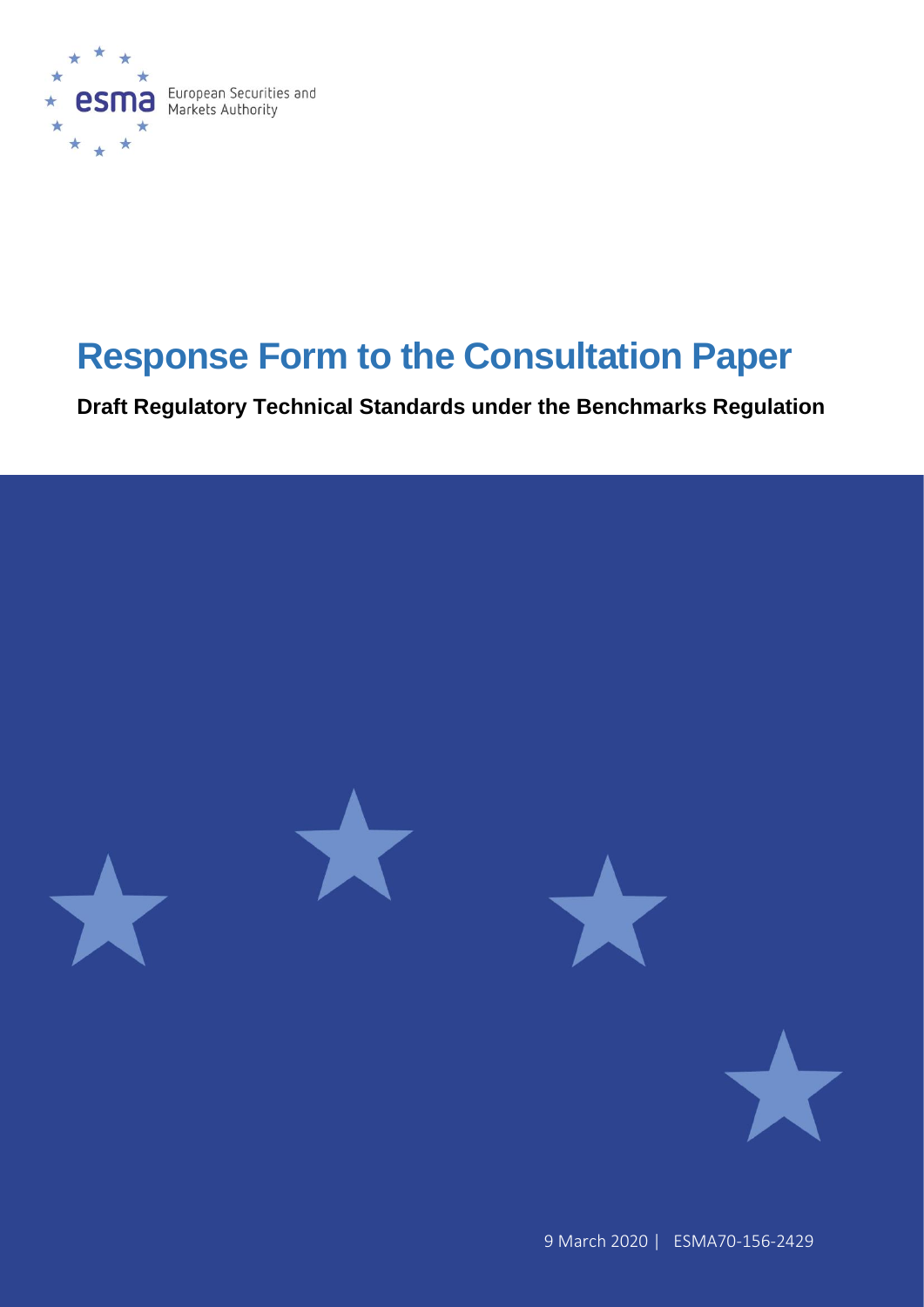

9 March 2020 ESMA70-156-2429 -

ESMA REGULAR USE

## **Responding to this paper**

ESMA invites comments on all matters in this paper and in particular on the specific questions summarised in Annex 1. Comments are most helpful if they:

- respond to the question stated;
- indicate the specific question to which the comment relates:
- contain a clear rationale; and
- describe any alternatives ESMA should consider.

ESMA will consider all comments received by **9 May 2020.** 

All contributions should be submitted online at [www.esma.europa.eu](http://www.esma.europa.eu/) under the heading 'Your input - Consultations'.

## **Instructions**

In order to facilitate analysis of responses to the Consultation Paper, respondents are requested to follow the below steps when preparing and submitting their response:

- 1. Insert your responses to the questions in the Consultation Paper in the present response form.
- 2. Please do not remove tags of the type <ESMA\_QUESTION\_CP\_BRTS\_1>. Your response to each question has to be framed by the two tags corresponding to the question.
- 3. If you do not wish to respond to a given question, please do not delete it but simply leave the text "TYPE YOUR TEXT HERE" between the tags.
- 4. When you have drafted your response, name your response form according to the following convention: ESMA\_BRTS\_nameofrespondent\_RESPONSEFORM. For example, for a respondent named ABCD, the response form would be entitled ESMA\_BRTS\_ABCD\_RESPONSEFORM.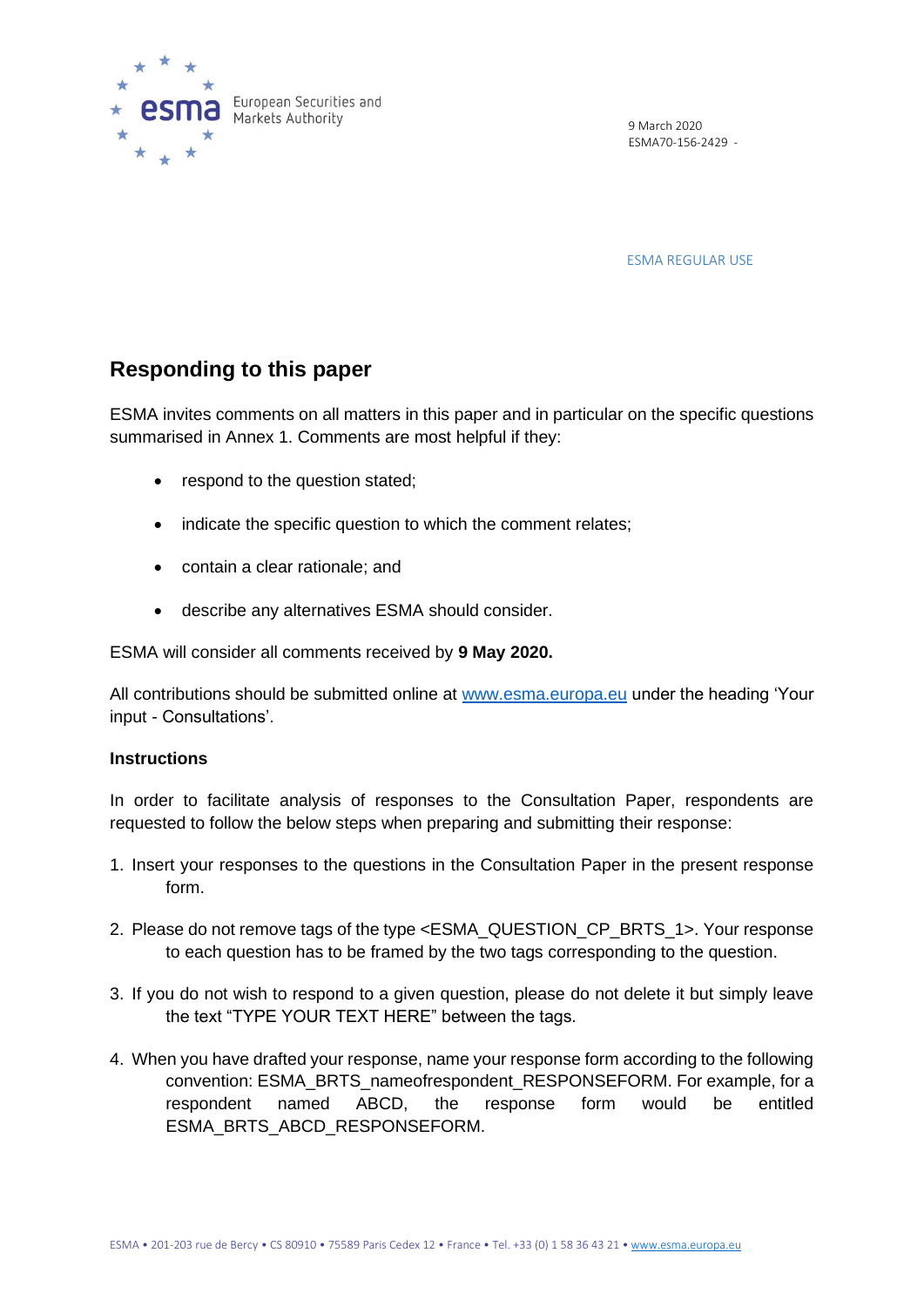

9 March 2020 ESMA70-156-2429 -

ESMA REGULAR USE

5. Upload the form containing your responses, in Word format, to ESMA's website [\(www.esma.europa.eu](http://www.esma.europa.eu/) under the heading "Your input – Open Consultations"  $\rightarrow$ "Consultation on MiFIR report on Systematic Internalisers in non-equity instruments").

### **Publication of responses**

All contributions received will be published following the close of the consultation, unless you request otherwise. Please clearly and prominently indicate in your submission any part you do not wish to be publically disclosed. A standard confidentiality statement in an email message will not be treated as a request for non-disclosure. A confidential response may be requested from us in accordance with ESMA's rules on access to documents. We may consult you if we receive such a request. Any decision we make not to disclose the response is reviewable by ESMA's Board of Appeal and the European Ombudsman.

#### **Data protection**

Information on data protection can be found at [www.esma.europa.eu](http://www.esma.europa.eu/) under the heading Legal [Notice.](http://www.esma.europa.eu/legal-notice)

#### **Who should read this paper**

This paper may be specifically of interest to administrators of benchmarks, contributors to benchmarks and to any investor dealing with financial instruments and financial contracts whose value is determined by a benchmark or with investment funds whose performances are measured by means of a benchmark.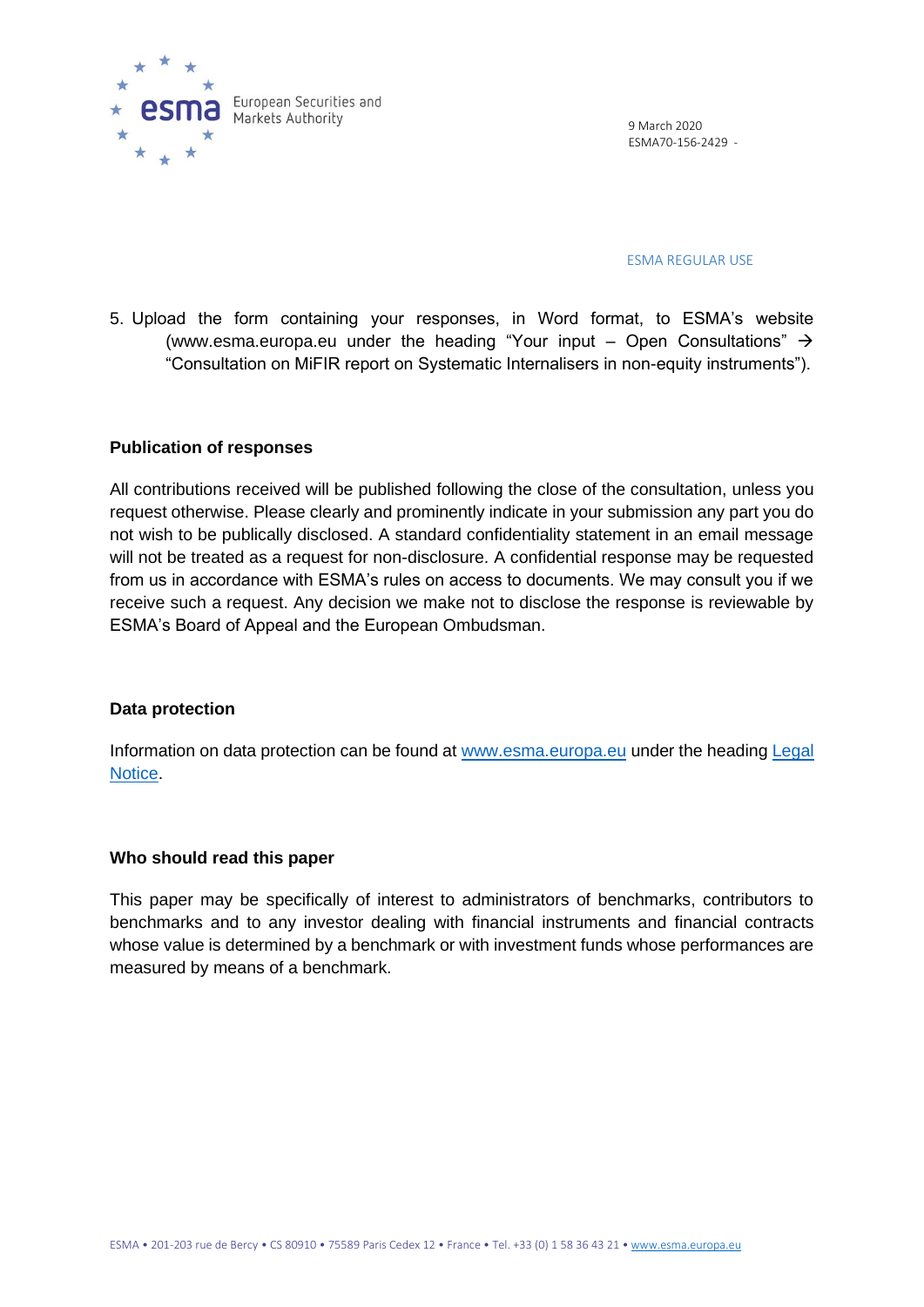

# **General information about respondent**

| Name of the company / organisation   | Click here to enter text. |
|--------------------------------------|---------------------------|
| Activity                             | Choose an item.           |
| Are you representing an association? |                           |
| Country/Region                       | Choose an item.           |

## **Introduction**

## *Please make your introductory comments below, if any*

<ESMA\_COMMENT\_CP\_BRTS\_1>

Deutsche Börse Group (DBG) welcomes the opportunity to provide comments on the Benchmarks Regulation (BMR) draft RTS. BMR applies to all benchmarks, regardless of the underlying market. However, different types of benchmarks pose different types of risks to the markets. From a global perspective – where many developments have taken place - IOSCO has recognised that benchmarks based on regulated data should be subject to a proportionate approach. BMR acknowledged that regulated data benchmarks are less prone to manipulation. Nevertheless, experience with its application has shown that the framework does not differ much from that of other types of benchmarks.

In this context, DBG considers that there overall appears to be a lack of proportionality in the suggested RTS as regulated data benchmarks are mostly suggested to be covered by the same provisions as other benchmarks. DBG would therefore support changes to the draft RTS to better reflect benchmarks' respective risk profiles. Please see our detailed suggestions included below.

<ESMA\_COMMENT\_CP\_BRTS\_1>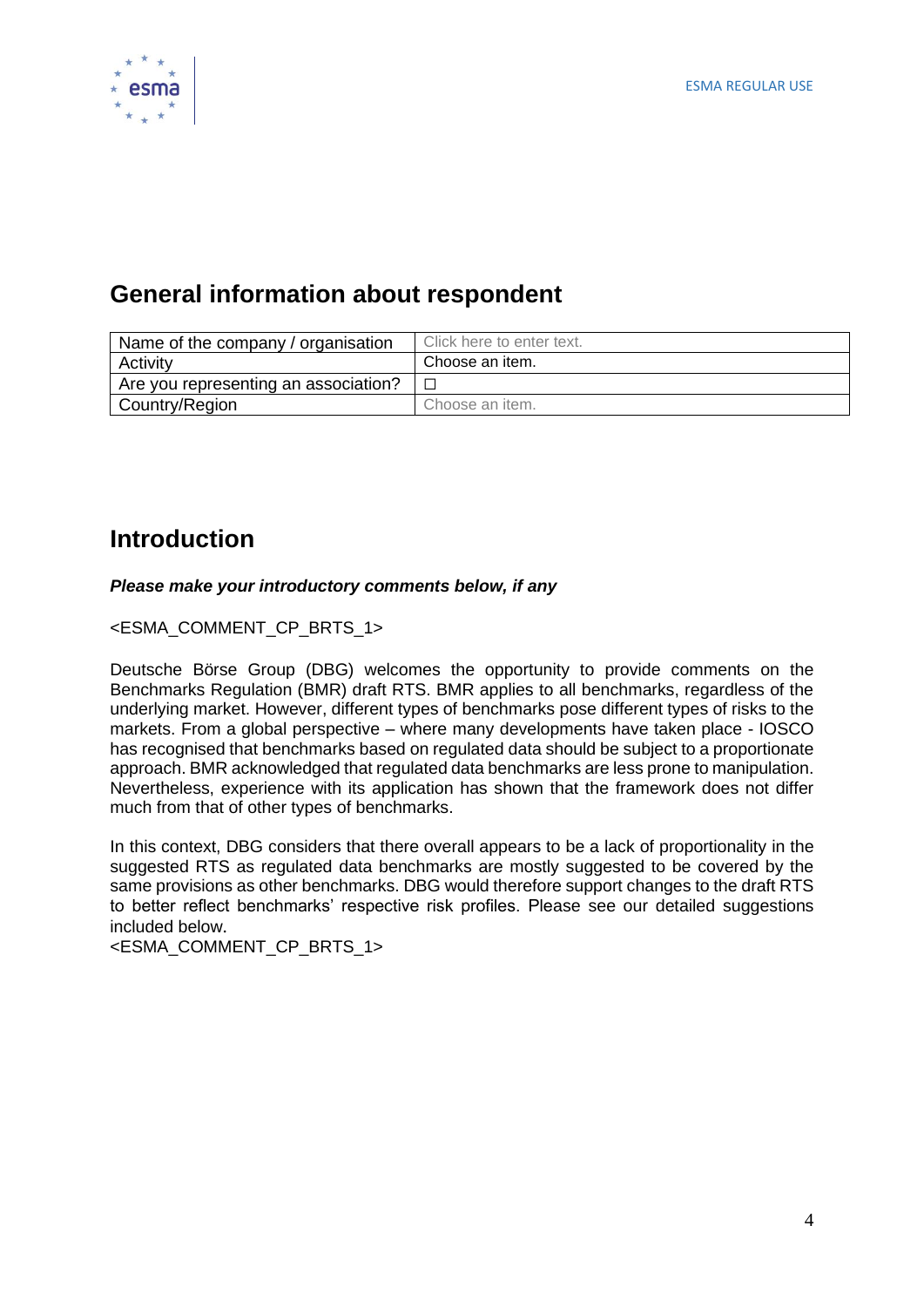

## **Questions**

**1.** : Do you agree with the governance arrangements set above? Do you have any additional suggestions? Please specify.

## <ESMA\_QUESTION\_CP\_BRTS\_1>

DBG considers that the draft RTS does not allow for sufficient proportionality. While ESMA states that the "concept of "robust governance arrangements" should be interpreted in accordance with the nature, scale and complexity of the benchmark administrator", the proposed RTS only suggests small alleviations for non-significant benchmarks compared to other benchmarks. Moreover, ESMA proposes that benchmarks based on contribution data and regulated data benchmarks, where the latter are much less susceptible to manipulation, be subject to the same requirements. DBG would therefore support changes to the draft RTS to better reflect benchmarks' respective risk profiles in terms of robustness. In addition, we do not agree with ESMA's statement in paragraph (5) that in case an administrator administers different types (i.e. non-significant, significant or critical) of benchmarks, the most stringent requirements should apply to them. This would negate the regimes applicable to nonsignificant benchmarks and disapply any proportionality.

In addition, some of the provisions proposed might not be well suited to Exchanges that are also benchmarks administrators. As Exchanges are already covered by MiFID II/MiFIR governance requirements they could potentially become subject to overlapping divergent requirements. Moreover, it should be taken into account that benchmarks administrators can be part of a larger group and policies at group level should be allowed. We do therefore not agree with ESMA's approach in paragraph (8) where ESMA suggests a cumulative approach. This would not only lead to a disproportionate burden but possibly also to applying rules that in practice would conflict, especially where group policies and benchmark related policies would cover the same topic. Indeed, leveraging existing frameworks as suggested would be recommendable.

<ESMA\_QUESTION\_CP\_BRTS\_1>

**2.** : Do you agree that administrators should have in place a remuneration framework?

## <ESMA\_QUESTION\_CP\_BRTS\_2>

DBG is not in favour of a separate remuneration framework. The BMR is very clear regarding handling of Risk of Conflict and we see no need for further elaborations nor separate framework. As currently drafted Article 1(5) may be problematic for benchmark administrators which are part of a wide corporate group which sets remuneration policies centrally. We suggest a modification as follows:

"5. Administrators shall establish a remuneration framework to ensure that the remuneration of the persons involved in the provision of the benchmark is appropriately set and is not subject to conflicts of interest."

Furthermore, Recital 5 Draft RTS stipulates that in accordance with the principle of proportionality administrators of significant and non-significant benchmarks may opt-out from the obligation to have a remuneration framework. The opt-out option is not reflected in the Draft RTS and should therefore be added.

<ESMA\_QUESTION\_CP\_BRTS\_2>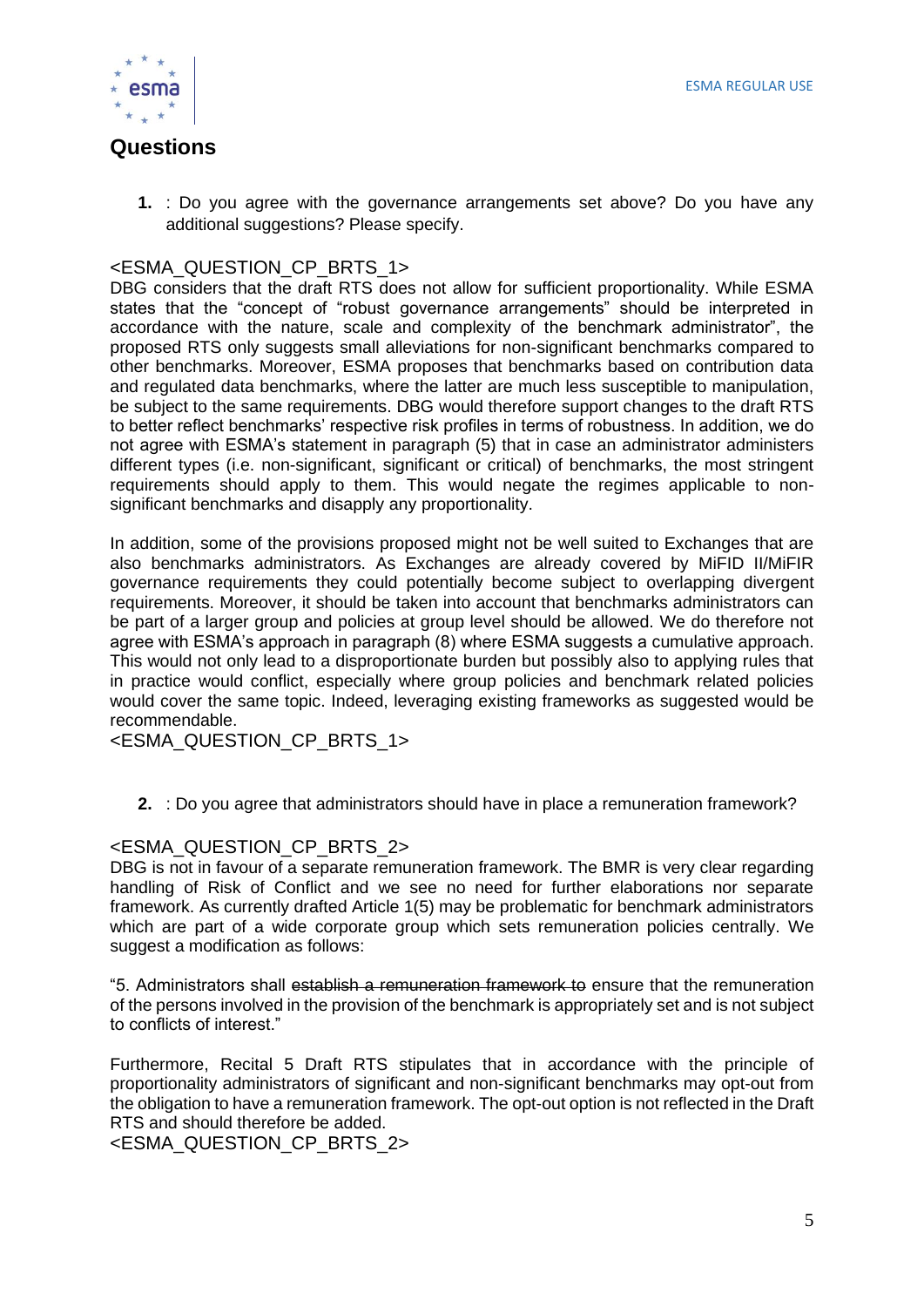

**3.** : Do you agree that the same requirements should apply to an administrator that is a natural person? Please elaborate.

<ESMA\_QUESTION\_CP\_BRTS\_3> TYPE YOUR TEXT HERE <ESMA\_QUESTION\_CP\_BRTS\_3>

**4.** : Do you think that other conditions should be taken into account to ensure that the methodology complies with the requirements of the BMR? Please specify.

## <ESMA\_QUESTION\_CP\_BRTS\_4>

DBG is of the view that no additional conditions need to be taken into account.

In relation to proposed provisions regarding the type of data to be used, DBG agrees that transaction data should preferably be used where available. However, for certain benchmarks, such as commodity benchmarks and certain bond benchmarks, it might not be possible to use transaction data in all cases. It should therefore still be possible to use other types of input data, including quotes.

Article 4(1) of the draft RTS requires an impact assessment using hypothetical data for unrealised stressed market conditions. It is unclear what type of data would be required for this. In paragraph 44, ESMA states that the benchmark is resilient to market circumstances so that it does not cease in case of adverse circumstances. While in general we understand this statement, it must be noted that certain types of benchmarks actually do cease to exist in those types of circumstances, notably short and/or leveraged indices which is the prudent approach in our view.

<ESMA\_QUESTION\_CP\_BRTS\_4>

**5.** : Do you consider that additional requirements are needed to ensure that the methodology is traceable and verifiable?

<ESMA\_QUESTION\_CP\_BRTS\_5> DBG is of the view that no additional requirements are needed. <ESMA\_QUESTION\_CP\_BRTS\_5>

**6.** : Do you think that the back-testing requirements are appropriate? Please specify.

## <ESMA\_QUESTION\_CP\_BRTS\_6>

DBG is of the view that the back-testing requirements are not appropriate and that a more proportional approach should be considered for regulated data benchmarks. Furthermore, we ask for clarifications and specifications.

While ESMA repeatedly outlines that benchmarks based on transaction data are less prone to manipulation, it is still suggested that regulated data benchmarks be subject to the same requirements as benchmarks based on contribution data. Only non-significant benchmarks are suggested to benefit from some alleviations in terms of not having to apply all provisions. Regarding the provisions on benchmarks' resilience, it should be recognised that circumstances may arise that could require adaptation of the benchmark's methodology.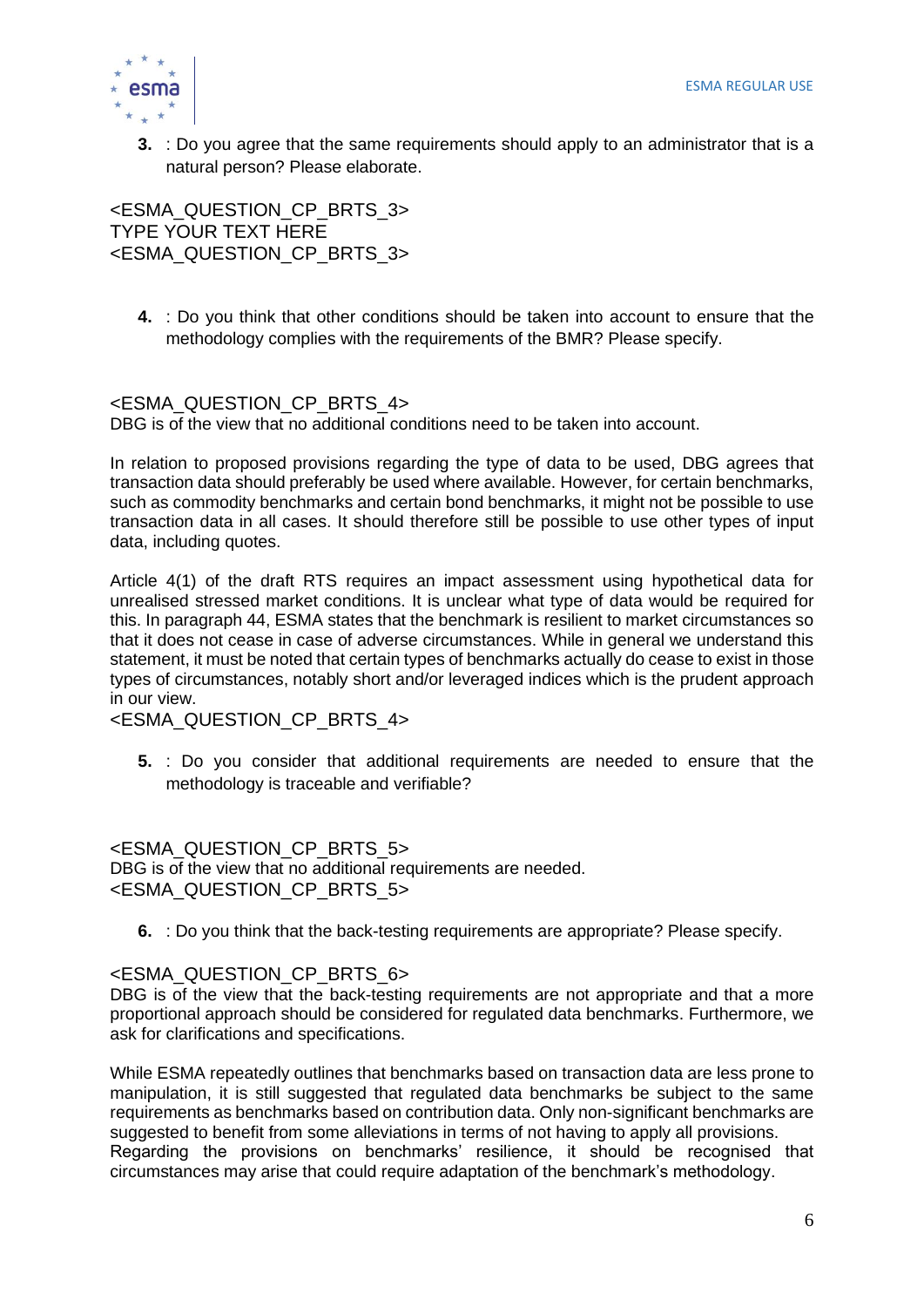

While DBG agrees that the methodology should in principle be consistent over time, there may be events which require swift action from the benchmark administrator regarding methodology adaption. This type of event may make a deviation from usual processes necessary. DBG fully agrees that this would be extraordinary circumstances only, nevertheless, these should be considered by ESMA. Not allowing for emergency adaptions would not only negatively impact EU investors but also non-EU investors and EU benchmark providers as their benchmarks would potentially be less resilient compared to non-EU benchmarks. In a global competitive market, this would negatively impact EU benchmarks' competitiveness.

The back-testing requirements as currently drafted are not appropriate but need to be more specific; please see hereunder for details.

Article 36.a of the RTS / Article 3.1 of the relevant Draft Regulation requires further details in order to become actionable. How is the "assessment of the adequacy and appropriateness of the historical values of the benchmark" to be performed? What are the criteria for the assessment? Input data utilized in a back-test are not estimated by the benchmark administrator, but typically sourced from exchanges via data providers. Article 39 of the RTS / Article 3.2 of the relevant Draft Regulation: "The back-testing against available transaction data should be an ex-post back-testing which compares the observed outcome of the level of the benchmark based on transaction data to the expected outcome derived from the use of the methodology." is unclear. The back-test is by definition executed by applying the methodology to past transaction data (or the input data stated in the methodology) and is performed before the benchmark goes live. Once the index is live, there cannot be any difference between the live index data and a back-test performed on the same live period, since the algorithm and data are the same.

What is to be understood under "the expected outcome derived from the use of the methodology"?

Article 40. of the RTS / Article 3.2 of the relevant Draft Regulation is not clear as to what the index provider is asked to do and what the aim is, therefore, the requirement cannot be properly assessed.

In particular, the statement "In order for the back-testing to be meaningful and the methodology to be reviewed, if needed, following the back-testing results, the administrator should consider clear statistical tests to assess the back-testing results. The administrator should have a documented process regarding the action it would take depending on the results of the backtesting on a case by case basis." requires further explanation as to how this should be actioned, i.e. what type of statistical tests are expected to be performed in order to validate the back-test with regards to the application of the methodology to input data. Input data utilized in a backtest are not estimated by the benchmark administrator, but typically sourced from exchanges via data providers.

Article 44 of the RTS / Article 4 of the relevant Draft Regulation: "The administrator should ensure that the methodology is resilient to adverse market conditions and therefore the benchmark would not loose representativeness or be ceased in such circumstances." should be put into context. Benchmarks that are built as portfolios of tradeable securities make use of input data typically provided by exchanges in the form of traded prices, quotes or settlement data and thus should intrinsically reflect the evolving underlying economic reality also in adverse market conditions.

The benchmark provider should have in place an effective governance framework that allows them to take decisions tailored to the nature of the exceptional and unforeseeable circumstances: this is the sole solution that truly allows an index to remain resilient and representative in exceptional circumstances. Back-test should be executed by applying, to the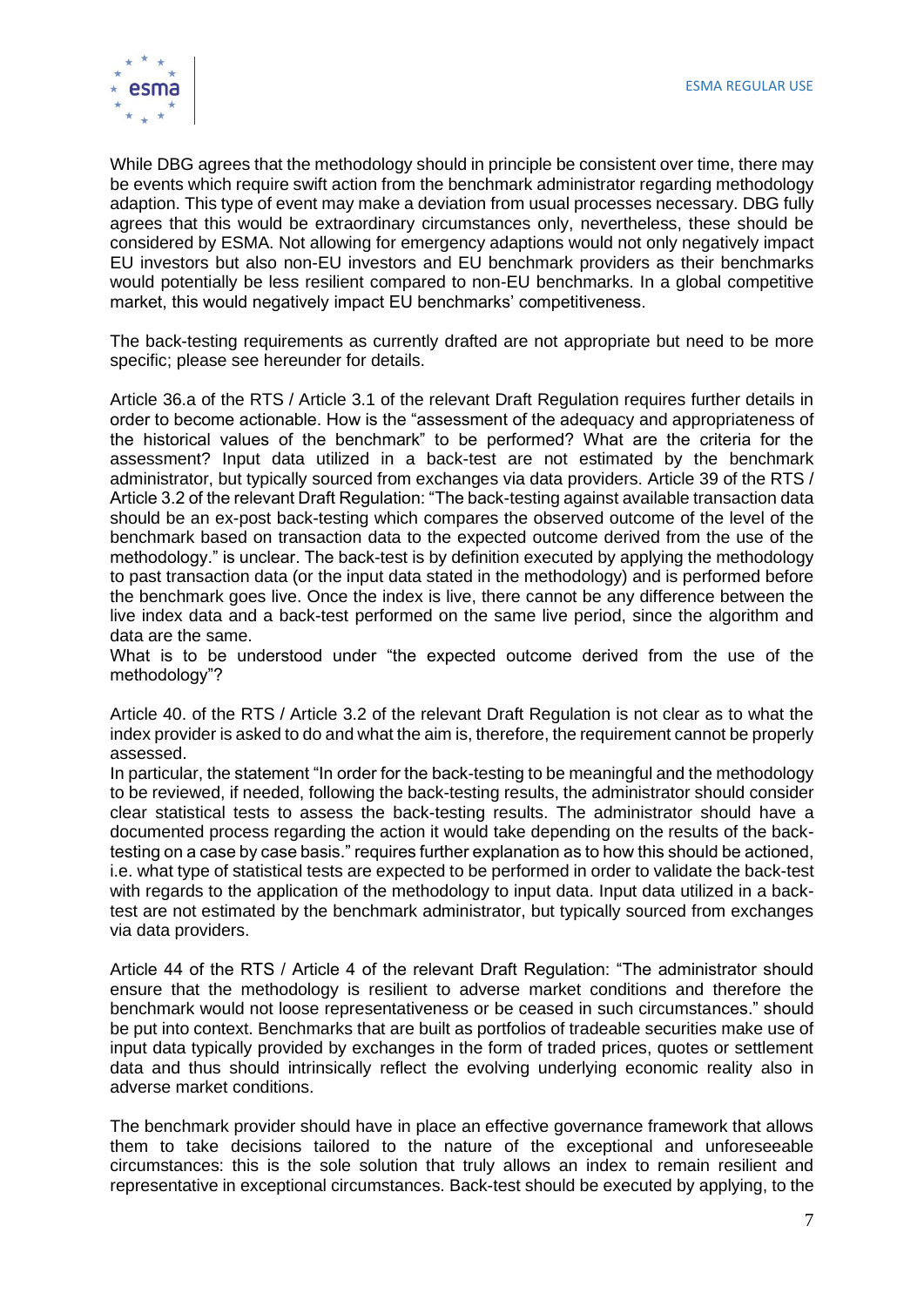

largest extent possible, the same methodology that will applied by the index when live. Input data should hence be of the same nature as prescribed by the methodology. Deviations may be allowed in case the required type of data is not available historically or the costs associated with their purchase are deemed not proportionate.

<ESMA\_QUESTION\_CP\_BRTS\_6>

**7.** : Do you agree with the requirements set out above? Do you have any additional suggestions? Please specify.

## <ESMA\_QUESTION\_CP\_BRTS\_7>

DBG welcomes the proportional approach proposed by ESMA whereby regulated data benchmarks and certain commodity benchmarks would not be subject to this RTS due to the character of the input data used for these types of benchmarks.

Regarding the proposed requirements to report infringements to the oversight function, it should be noted that in some cases the oversight function includes externals which could potentially introduce conflicts of interests.

As set out at the beginning of the chapter '4 Reporting of infringements (Article 14 BMR)' in the Consultation Paper Draft Regulatory Technical Standards under the Benchmarks Regulation ('Consultation Paper'), "Article 14 of the BMR "Reporting of Infringements" provides for different obligations to enable the administrator to identify infringements, especially with regard to benchmark manipulation, and report them to the competent authority."

We believe that it is self-evident that a benchmark administrator will strive to do the utmost to provide reliable and accurate benchmarks. In order to be able to do so, a benchmark administrator thus needs to screen the input data used to ensure its integrity. In this context, the BMR states that a benchmark administrator should be able to 'identify and report to the competent authority any conduct that may involve manipulation or attempted manipulation of a benchmark, under Regulation (EU) No 596/2014'. Notably, the BMR refers to manipulation or attempted manipulation of a benchmark.

This means a manipulation or attempted manipulation of the benchmark itself. Hence, the benchmark administrator is to identify manipulation or attempted manipulation in the sphere of the benchmark administrator. The benchmark administrator can only perceive a manipulation or attempted manipulation in the sphere that it controls. This also follows from applying the proportionality principle to the benchmark administrator's obligations in the context of Art. 14.

A benchmark administrator can, however, not be expected to monitor all events (including manipulation or attempted manipulation) on the markets, e. g. exchanges, which could ultimately and indirectly have an influence on the value of a benchmark.

Benchmark administrators obtain data from other sources that corroborate the input data, they can e.g. compare the values received from vendors for the calculation of indices against public sources e.g. against data from APAs and information vendors. Benchmark administrators can e.g. monitor price jumps; prices after jumps are not used until data has been checked.

However, benchmark administrators are not in a position to establish market surveillance processes which detect any potential input manipulation that could influence the calculation of an index. In this context, the information accessible to a benchmark administrator should be taken into account. A benchmark administrator does only have access to data from vendors or publicly available data.

<ESMA\_QUESTION\_CP\_BRTS\_7>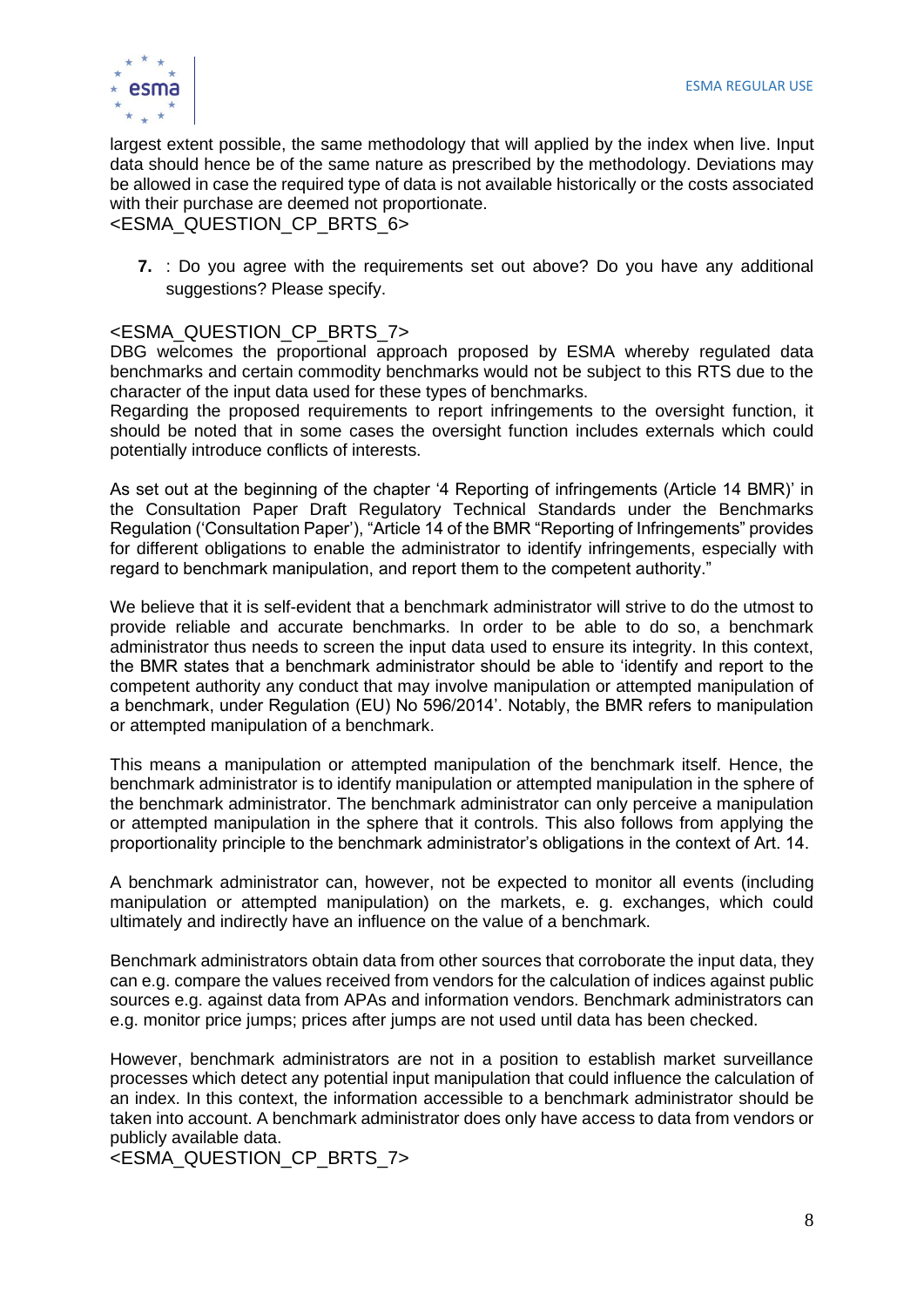

**8.** : Do you agree with the systems suggested for the surveillance of market manipulation? In particular, do you think that an automated system should be required only when it appears to be adequate according to the nature, scale and complexity of the benchmark? Please specify.

<ESMA\_QUESTION\_CP\_BRTS\_8> Please see the previous answer under Question 7. <ESMA\_QUESTION\_CP\_BRTS\_8>

**9.** : Do you think that other criteria should be considered in relation to the transition of the provision of the critical benchmark to a new administrator? Please specify.

<ESMA\_QUESTION\_CP\_BRTS\_9> TYPE YOUR TEXT HERE <ESMA\_QUESTION\_CP\_BRTS\_9>

**10.** : Do you think that other criteria should be considered in relation to the cessation of the provision of a critical benchmark? Please specify.

## <ESMA\_QUESTION\_CP\_BRTS\_10>

Paragraph 108a includes a statement that, "It is possible that even in cases where the critical benchmark is no longer representative of the underlying market, mandatory administration is necessary to ensure the cessation of the provision of the benchmark in an orderly fashion".

DBG is of the view that the BMR should not give a competent authority the power to require an administrator to publish a benchmark that is unrepresentative of the underlying market or economic reality the benchmark is intended to measure. Any such expansion of a competent authority's powers would create significant reputational and litigation risks for an administrator and could result in market uncertainty and instability.

<ESMA\_QUESTION\_CP\_BRTS\_10>

**11.** : Do you agree with the criteria under which competent authorities may require changes to the compliance statement? Please specify

## <ESMA\_QUESTION\_CP\_BRTS\_11>

DBG considers that non-significant benchmarks should be subject to a proportional approach. We share ESMA's understanding that 'changes (to the compliance statement)' does not mean that NCAs could require administrators of non-significant benchmarks to apply the requirements which they have chosen not to comply with.

However, the proposed requirements for administrators of non-significant benchmarks to supply additional information regarding how they address requirements they have chosen to opt out of could potentially become a significant administrative burden for benchmarks administrators of benchmarks that have been deemed non-significant. Depending on how the provisions would be implemented, there is a risk that providing further details in the compliance statement may in fact be as burdensome as applying the actual requirements, in which case the proportional regime set out in the BMR would be of limited value.

<ESMA\_QUESTION\_CP\_BRTS\_11>